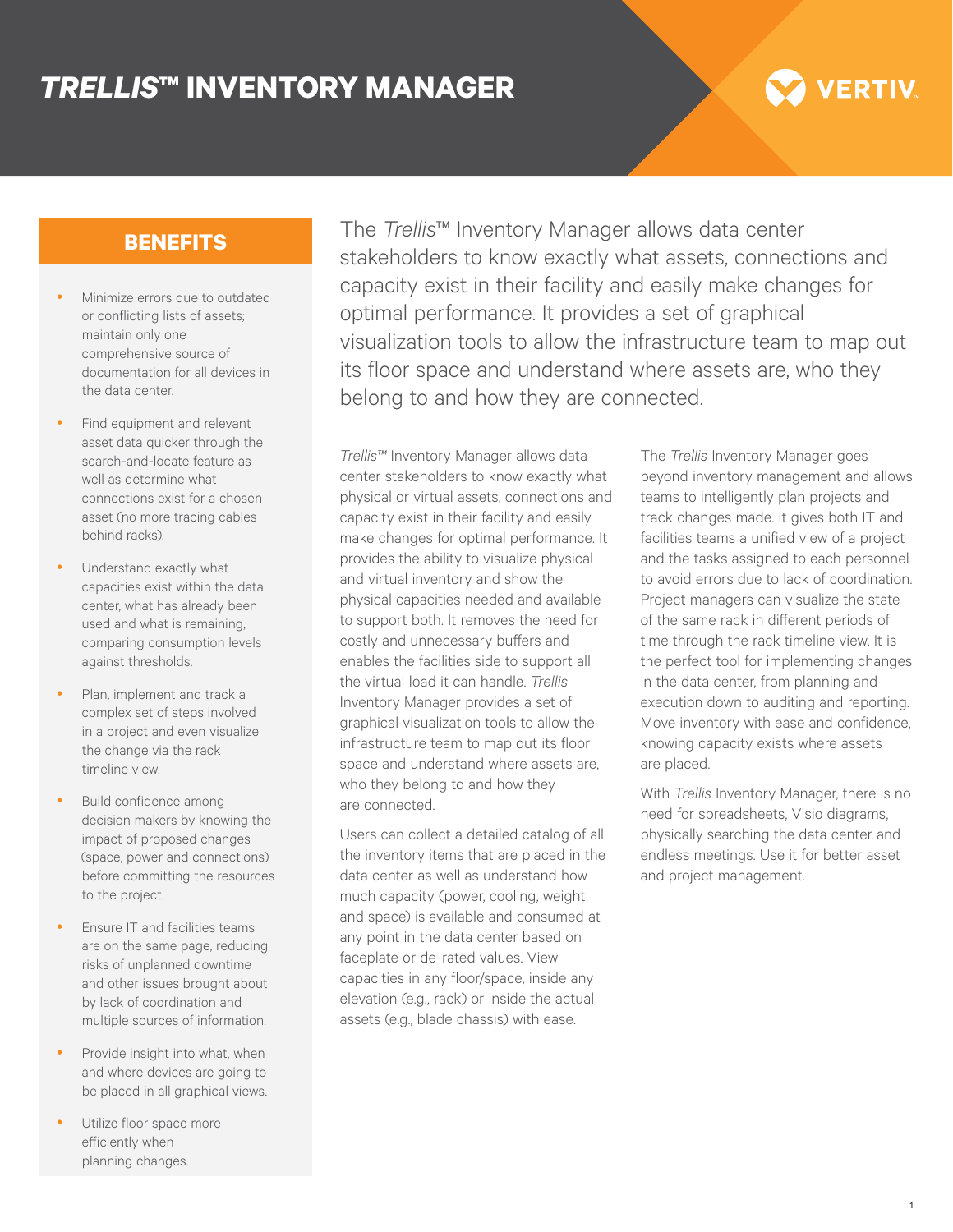#### **Manage Assets and Connections Visually**

- Know exactly what's inside your data center so you can better manage and optimize your physical assets and virtual servers.
- Search and locate the full data center inventory without leaving your desk; use of symbolic library representation is like being physically present inside the data center.
- Select an asset and view all its properties, capacities, contained devices and connections to other devices.
- y Create realistic floor plan models by importing AutoCAD plans and plotting the racks on the blueprint.
- View spaces and zones in an XY-tiled format to get a higher level of precision in pinpointing devices; rack elevation view shows the exact placement of all devices in your racks.
- Divide the data center floor plan based on functions by defining spaces, as well as zones within those spaces, so all users can quickly differentiate which areas are for production, staging and safety.
- Search devices using the software interface instead of roaming physically, reducing time spent by personnel inside the data center.
- Visualize the total capacity consumption via top-down view to show where you have capacity remaining and where you are nearing the limit.
- Show the power connections between any device port and its upstream or downstream devices; verify the status of all assets in the same power chain.

Ensure a server's power redundancy through power dependency monitoring—you'll see if two different rack PDUs are connected to the selected device.

#### **Implement Data Center Changes with Confidence**

- Avoid "on-the-fly" decisions and reduce time for implementing data center projects.
- Conduct detailed impact analysis to determine e fect of planned change. lessen risks associated with it and avoid time-consuming rework.
- Plan out a complex set of steps involved in a project (such as server and rack moves, data connection changes, etc.) and then implement the change against a record of progress.
- Manage resource asset reservation(s) including rack space, power capacity and outlets.
- See the state of the same rack in different periods of time through the rack timeline view.
- Create standard data center processes and enforce policies with assignment and tracking of tasks.
- Reduce risks of unplanned downtime and other issues brought by lack of coordination by providing IT and facilities teams a unified view of projects.
- Fully comply with auditing requirements using a detailed record of changes made and the personnel accountable for specific tasks.
- Run customizable reports and export via CSV file.
- Build confidence among decision makers that planned changes are well-designed, well-documented, easy-to-follow and executed in a controlled manner.

#### *Trellis™ Inventory Manager*



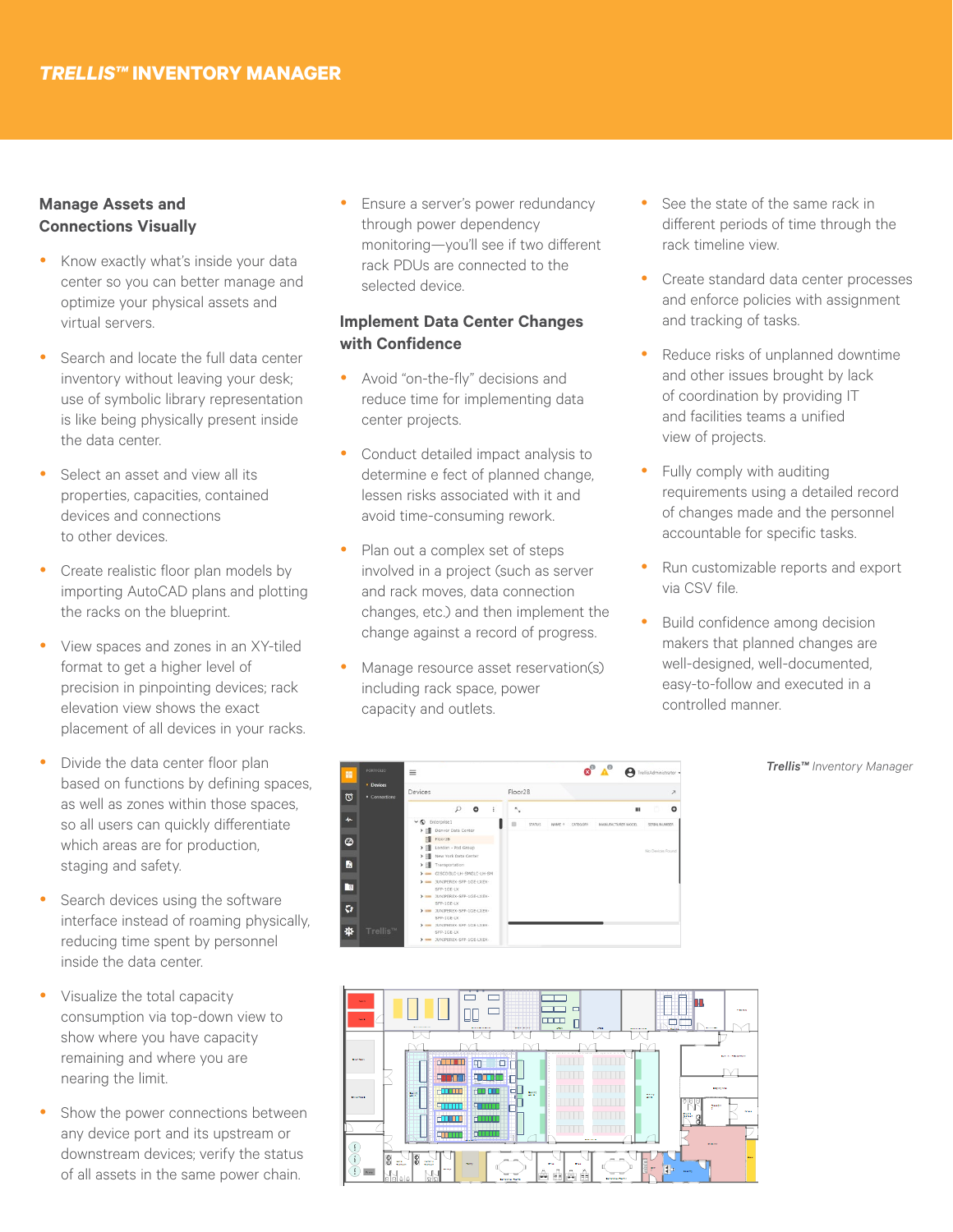

### **Specifications -** *Trellis*™

#### **Workstation Requirements**

#### *Operating System:*

- Microsoft<sup>®</sup> Windows® 7
- Microsoft<sup>®</sup> Windows® 2012
- Red Hat® Enterprise Linux version 7.x

#### *Hardware Requirements:*

- Dual-core Intel® Pentium® 4 CPU at 2.8 GHz
- 8 GB RAM, LAN connection

#### **Hardware Recommendations**

#### *Browsers for the* **Trellis***™ platform user interface:*

- Mozilla® Firefox® version 31.0 or higher
- Google Chrome™ version 40.0 or higher
- Microsoft Internet Explorer® 9 and 10 with standard mode (compatibility mode is off) and 11

#### *Browsers for the symbol portal:*

• Microsoft Internet Explorer® 9 and 10 (with compatibility mode on) and 11

#### *Browsers for 3D features:*

• Microsoft Internet Explorer® 11, Chrome and Firefox

| <b>SMALL</b> | <b>LARGE</b>                                                | <b>ENTERPRISE</b> |
|--------------|-------------------------------------------------------------|-------------------|
|              | 50                                                          | 100               |
| 2,000        | 100,000                                                     | 200,000           |
| 1.000        | 60,000                                                      | 100,000           |
| 2.000        | 60,000                                                      | 100.000           |
| 1.000        | 40,000                                                      | 140,000           |
|              | <b>MEDIUM</b><br>20<br>20,000<br>10,000<br>10.000<br>10,000 |                   |

| <b>FRONT MACHINE</b>      | <b>SMALL</b>                                 | <b>MEDIUM</b>  | <b>LARGE</b>   | <b>ENTERPRISE</b> |
|---------------------------|----------------------------------------------|----------------|----------------|-------------------|
| Processor                 | Intel <sup>®</sup> Xeon® 2.6 GHz 8M L3 cache |                |                |                   |
| CPU count                 | 1                                            | $\overline{2}$ | $\overline{2}$ | $\overline{2}$    |
| <b>CPU</b> cores          | 4                                            | 4              | 4              | 8                 |
| Memory (GB) DDR3 1333 MHz | -32                                          | 32             | 40             | 44                |
| Disk throughput           | > 500 MB/s (sequential) [un-cached]          |                |                |                   |
| <b>Storage</b>            | 300 GB Enterprise class                      |                |                |                   |
| <b>Ethernet</b>           | > 80 MB/s                                    |                |                |                   |

| <b>FRONT MACHINE</b>      | <b>SMALL</b>                                   | <b>MEDIUM</b> | <b>LARGE</b>   | <b>ENTERPRISE</b> |
|---------------------------|------------------------------------------------|---------------|----------------|-------------------|
| Processor                 | Intel® Xeon® 2.6 GHz 8M L3 cache               |               |                |                   |
| CPU count                 | 1                                              | 2             | $\overline{2}$ | $\overline{2}$    |
| <b>CPU</b> cores          | 4                                              | 4             | 4              | 8                 |
| Memory (GB) DDR3 1333 MHz | -24                                            | 32            | 32             | 32                |
| Disk throughput           | > 500 MB/s (sequential) [noncached]            |               |                |                   |
| <b>Storage</b>            | *300 GB Enterprise class for base installation |               |                |                   |
| <b>Ethernet</b>           | > 80 MB/s                                      |               |                |                   |